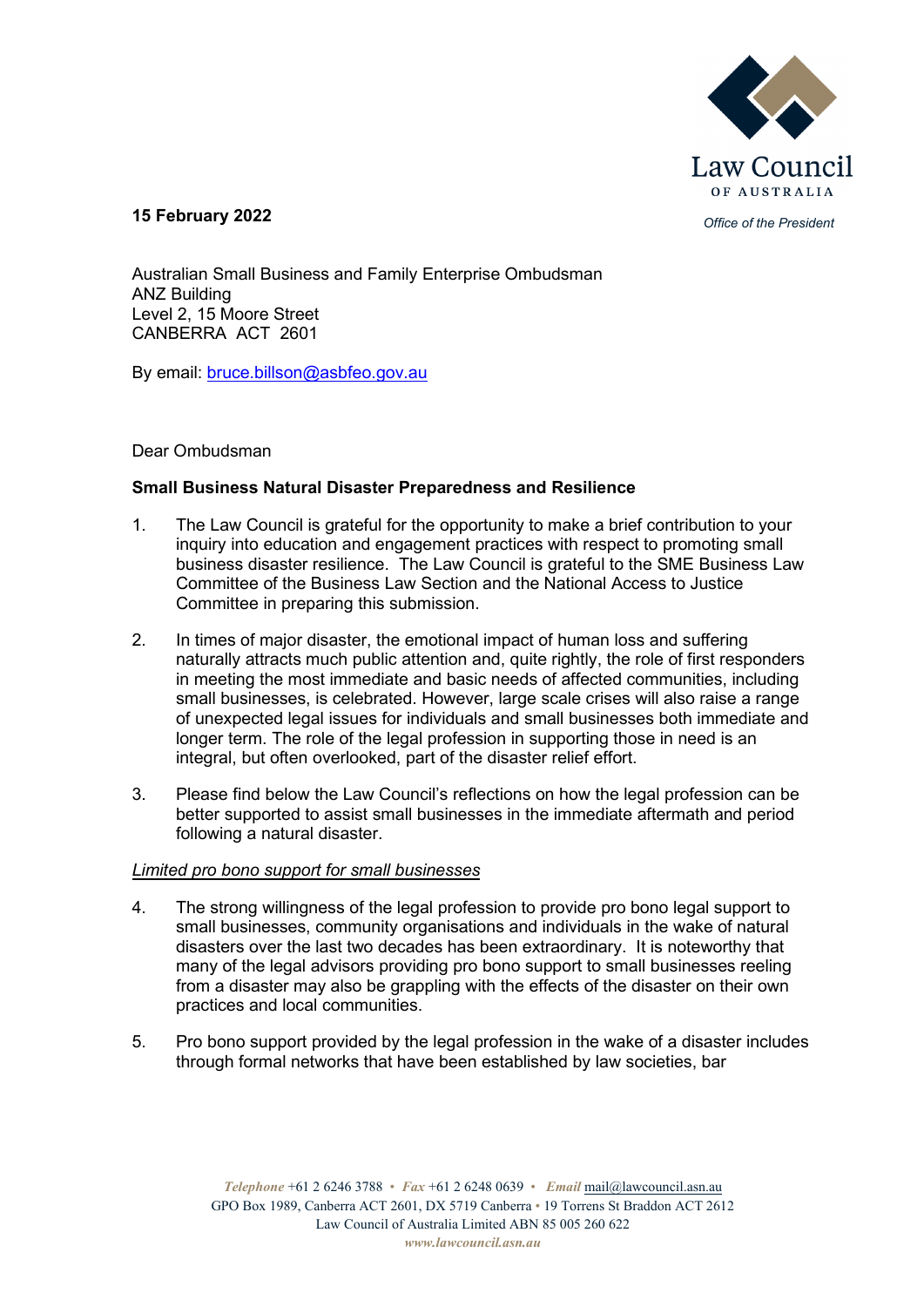associations, legal aid commissions and pro bono brokering bodies, $<sup>1</sup>$  $<sup>1</sup>$  $<sup>1</sup>$  as well as</sup> informal or *ad hoc* arrangements. The latter situation is often the case within small, regional legal practices, many of which may have a physical presence in the affected community.

- 6. The Law Council recognises that regional lawyers (as well as regional bookkeepers and accountants) face tremendous burdens in the immediate aftermath of such natural disasters in trying to help their previous clients who the practitioners may feel they cannot charge (or at least not fully charge) for the time they spend helping to navigate the bureaucratic maze of paperwork to receive Government assistance.
- 7. Indeed, on many occasions, free legal help for small businesses following a disaster is provided with full knowledge that the client will be unable to afford to become (or return as) a fee-paying client in the foreseeable future. This is reflected in the types of matters that are commonly dealt with through pro bono support for small businesses, including credit and debt issues, insurance assistance, tenancy and leasing matters, and employment law advice.
- 8. As discussed further below, publicly funded legal assistance services have a critical role to play in the provision of legal support for small businesses impacted by disasters. However, pro bono assistance from the private profession fills a critical gap for those that may be unable to access such services due to capacity constraints or narrowly applied eligibility criteria. It must be remembered that, for the private legal profession, the provision of free legal help is likely to have adverse financial implications for a lawyer's day-to-day practice and, as such, pro bono must be regarded as a finite resource.
- 9. To better support private legal practitioners responding to the needs of small businesses following a natural disaster, there is a need for adequately funded resource centres with the equipment infrastructure required to establish a presence in affected communities. Government funding should be enshrined to meet this need, and formal disaster help arrangements already set up by the profession should be eligible for that funding upon certification of the need for it by the auspice organisation.
- 10. Upon recognition of the substantial benefits that legal advice can have for small businesses (and by extension, their communities) following a natural disaster, the Law Council further suggests there is merit in the Ombudsman giving further consideration to a government-funded 'voucher' system targeted to allow small businesses affected by natural disasters to engage professionals (especially lawyers) to provide that small business with required assistance to navigate their compliance obligations in the aftermath of the relevant disaster and/or to pursue their claims under insurance policies.

## *Legal assistance services*

11. The Royal Commission into National Natural Disaster Arrangements acknowledged the role of the legal profession in responding to legal needs arising from natural or

<span id="page-1-0"></span><sup>1</sup> See for example, *Disaster Legal Help Victoria*, co-ordinated by the Federation of Community Legal Centres, Justice Connect, the Law Institute of Victoria, Victorian Bar Association and Victoria Legal Aid

<sup>&</sup>lt;https://www.disasterlegalhelp.org.au/>, and Justice Connect's 'Natural disaster community support' page at <https://justiceconnect.org.au/our-services/natural-disaster-community-support/>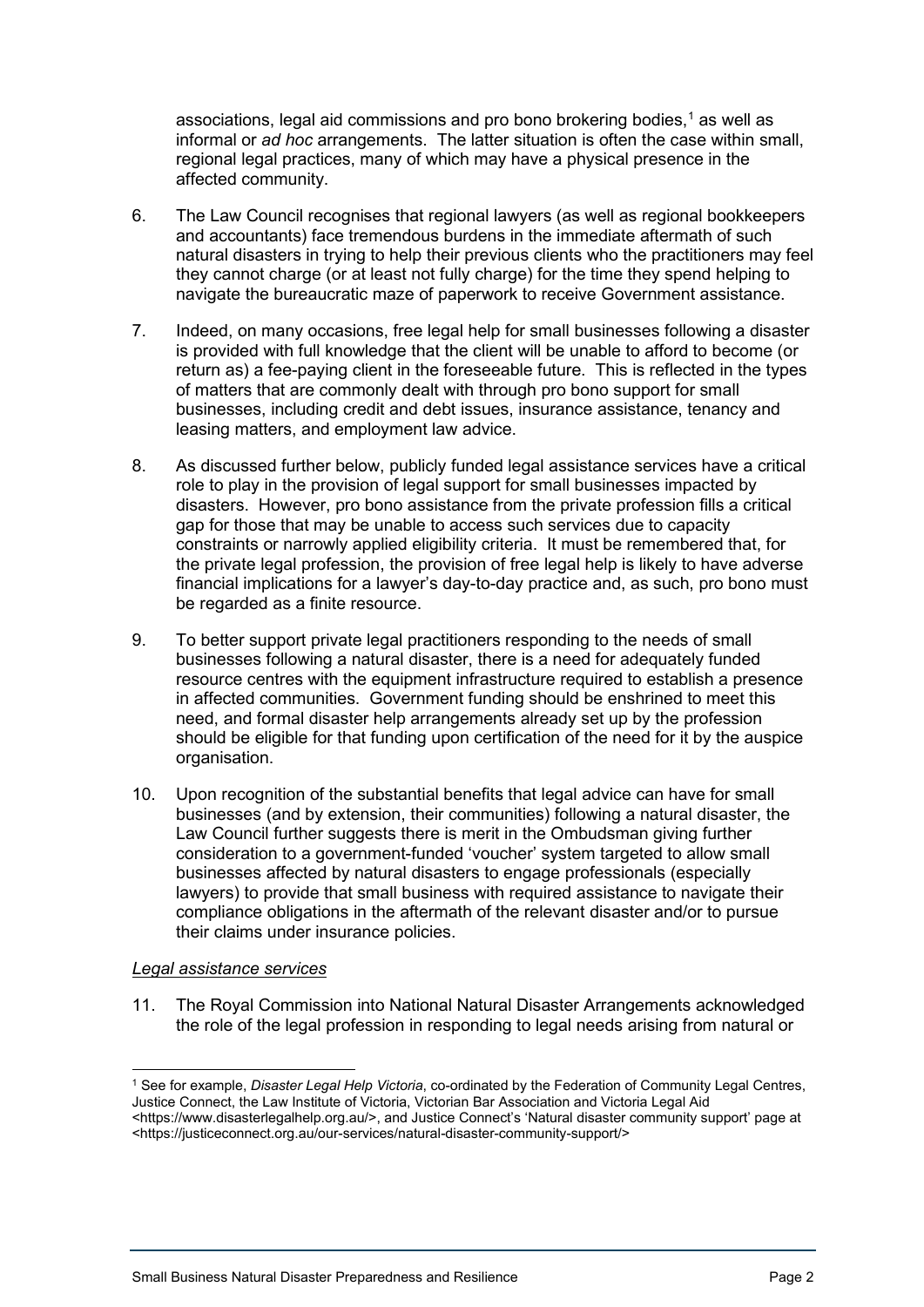human generated disasters.<sup>[2](#page-2-0)</sup> A key aspect of this response is delivered through frontline legal assistance organisations, including legal aid commissions and community legal centres. However, these services are faced with insecure and insufficient resourcing which is only exacerbated in times of crisis.

- 12. Noting that the legal assistance sector is extremely well-placed to provide immediate support to individuals and organisations affected by natural disasters, the Royal Commission recognised the need for greater coordination of these services and recommended that Australian, state and territory governments expedite the development of pre-agreed recovery programs, including through legal assistance. $^3$  $^3$
- 23. Consistent with this recommendation, the Law Council is supportive of steps that would see identified government funding quarantined to support the legal assistance sector in responding to legal needs arising from natural disasters, especially those needs within the small business sector. We suggest that the process for applying the quarantined funding in a disaster response setting should be both clear and transparent, as well as adaptive to the needs of the affected communities.

#### *Recovery phase*

- 13. Small businesses will require quality legal advice and clinical casework assistance long after the media interest in a natural disaster passes. However, what is often underestimated is the breadth of the legal expertise required to meet that need, and the prolonged under-funding of civil legal aid work creates significant challenges in the recovery phase following a natural disaster.
- 14. There are very few avenues for small businesses to obtain legal representation in disputes over insurance cover, property regulation, criminal or quasi-criminal responsibility for acts during, causing or consequent upon natural disasters, rental disputes, supply chain issues, and intricate *force majeure* clauses in contracts – other than paying for it themselves.
- 15. After a natural disaster, many small businesses will not have the ability to afford this advice and there is a need for governments to provide targeted funding for natural disaster-related civil legal aid. Key characteristics of such a scheme should be a relaxation of means test provisions (including proof of means), and a fast-track approval process which leaves the forensic decision as to legal merit in the hands of the lawyer proposing to deliver the legal advice and/or service.

## *Regulator responses*

16. As noted above, much of the pro bono legal support offered to small businesses relates to assisting entities to engage with government regulators and insurers where compliance with obligations have become difficult due to financial or emotional hardship. While the Law Council has not had the opportunity to explore in depth examples of where adaptive and flexible responses by regulators have taken place in the wake of a disaster, the Ombudsman's attention is drawn to a recent submission

<span id="page-2-0"></span><sup>2</sup> *Royal Commission into National Natural Disaster Arrangements* (Report, 28 October 2020), 439 <https://naturaldisaster.royalcommission.gov.au/publications/royal-commission-national-naturaldisasterarrangements-report>.

<span id="page-2-1"></span> $3$  Ibid, recommendation  $22.5$ .